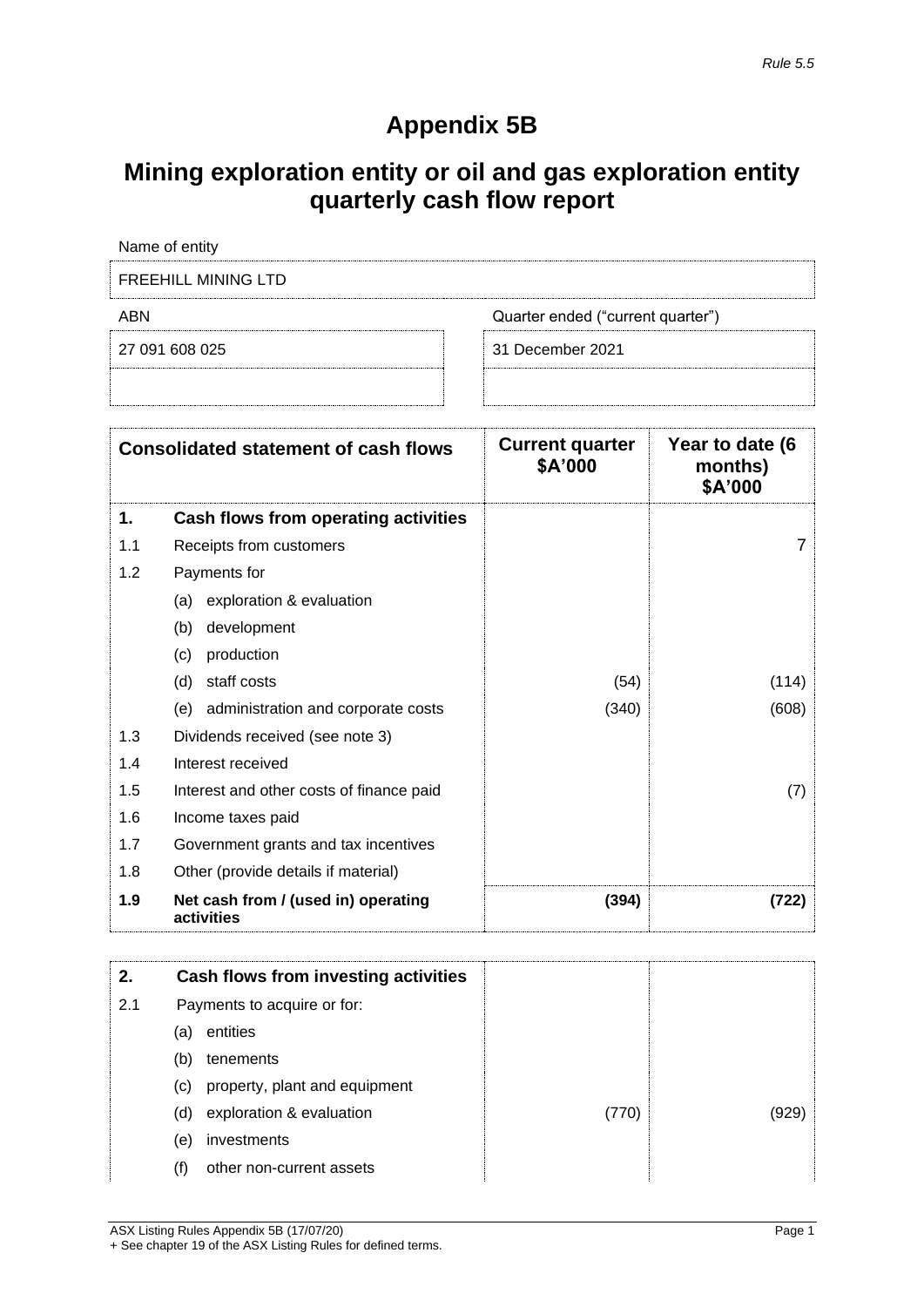| <b>Consolidated statement of cash flows</b> |                                                                                            | <b>Current quarter</b><br>\$A'000 | Year to date (6<br>months)<br>\$A'000 |
|---------------------------------------------|--------------------------------------------------------------------------------------------|-----------------------------------|---------------------------------------|
| 2.2                                         | Proceeds from the disposal of:                                                             |                                   |                                       |
|                                             | (a) entities                                                                               |                                   |                                       |
|                                             | (b)<br>tenements                                                                           |                                   |                                       |
|                                             | (c)<br>property, plant and equipment                                                       |                                   |                                       |
|                                             | (d)<br>investments                                                                         |                                   |                                       |
|                                             | (e)<br>other non-current assets                                                            |                                   |                                       |
| 2.3                                         | Cash flows from loans to other entities                                                    |                                   |                                       |
| 2.4                                         | Dividends received (see note 3)                                                            |                                   |                                       |
| 2.5                                         | Other (provide details if material)                                                        |                                   |                                       |
| 2.6                                         | Net cash from / (used in) investing<br>activities                                          | (770)                             | (929)                                 |
| 3.                                          | Cash flows from financing activities                                                       |                                   |                                       |
| 3.1                                         | Proceeds from issues of equity securities<br>(excluding convertible debt securities)       |                                   |                                       |
| 3.2                                         | Proceeds from issue of convertible debt<br>securities                                      |                                   |                                       |
| 3.3                                         | Proceeds from exercise of options                                                          | 1,988                             | 1,995                                 |
| 3.4                                         | Transaction costs related to issues of equity<br>securities or convertible debt securities | (158)                             | (158)                                 |
| 3.5                                         | Proceeds from borrowings                                                                   |                                   | 50                                    |
| 3.6                                         | Repayment of borrowings                                                                    |                                   |                                       |
| 3.7                                         | Transaction costs related to loans and<br>borrowings                                       |                                   |                                       |
| 3.8                                         | Dividends paid                                                                             |                                   |                                       |
| 3.9                                         | Other (provide details if material)                                                        |                                   |                                       |
| 3.10                                        | Net cash from / (used in) financing<br>activities                                          | 1,830                             | 1,887                                 |

| 4.  | Net increase / (decrease) in cash and<br>cash equivalents for the period |       |       |
|-----|--------------------------------------------------------------------------|-------|-------|
| 4.1 | Cash and cash equivalents at beginning of<br>period                      | 1.105 | 1.535 |
| 4.2 | Net cash from / (used in) operating<br>activities (item 1.9 above)       | (394) | (722) |
| 4.3 | Net cash from / (used in) investing activities<br>(item 2.6 above)       | (770) | (929) |
| 4.4 | Net cash from / (used in) financing activities<br>(item 3.10 above)      | 1,830 | 1.887 |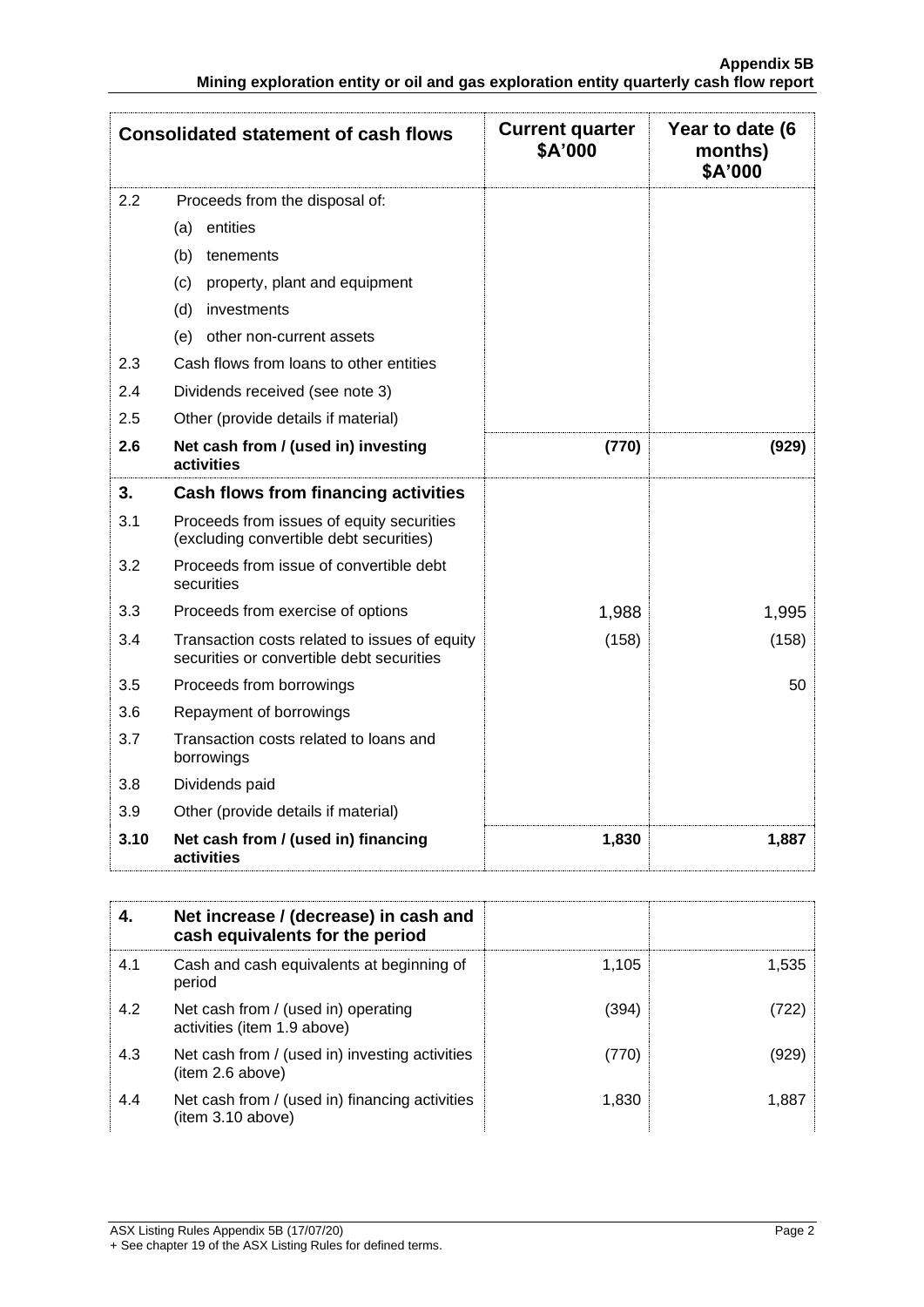| Consolidated statement of cash flows |                                                      | <b>Current quarter</b><br>\$A'000 | Year to date (6<br>months)<br>\$A'000 |
|--------------------------------------|------------------------------------------------------|-----------------------------------|---------------------------------------|
| 4.5                                  | Effect of movement in exchange rates on<br>cash held |                                   |                                       |
| 4.6                                  | Cash and cash equivalents at end of<br>period        | 1.771                             | 1.771                                 |

| 5.  | Reconciliation of cash and cash<br>equivalents<br>at the end of the quarter (as shown in the<br>consolidated statement of cash flows) to the<br>related items in the accounts | <b>Current quarter</b><br>\$A'000 | <b>Previous quarter</b><br>\$A'000 |
|-----|-------------------------------------------------------------------------------------------------------------------------------------------------------------------------------|-----------------------------------|------------------------------------|
| 5.1 | <b>Bank balances</b>                                                                                                                                                          | 1.771                             | 1,105                              |
| 5.2 | Call deposits                                                                                                                                                                 |                                   |                                    |
| 5.3 | <b>Bank overdrafts</b>                                                                                                                                                        |                                   |                                    |
| 5.4 | Other (provide details)                                                                                                                                                       |                                   |                                    |
| 5.5 | Cash and cash equivalents at end of<br>quarter (should equal item 4.6 above)                                                                                                  | 1.771                             | 1.105                              |

| 6.                                                                                                                                                          | Payments to related parties of the entity and their<br>associates                          | <b>Current quarter</b><br><b>\$A'000</b> |
|-------------------------------------------------------------------------------------------------------------------------------------------------------------|--------------------------------------------------------------------------------------------|------------------------------------------|
| 6.1                                                                                                                                                         | Aggregate amount of payments to related parties and their<br>associates included in item 1 | 43                                       |
| 6.2                                                                                                                                                         | Aggregate amount of payments to related parties and their<br>associates included in item 2 |                                          |
| Note: if any amounts are shown in items 6.1 or 6.2, your quarterly activity report must include a description of, and an<br>explanation for, such payments. |                                                                                            |                                          |
| 6.1 Include payments of directors and consulting fees.                                                                                                      |                                                                                            |                                          |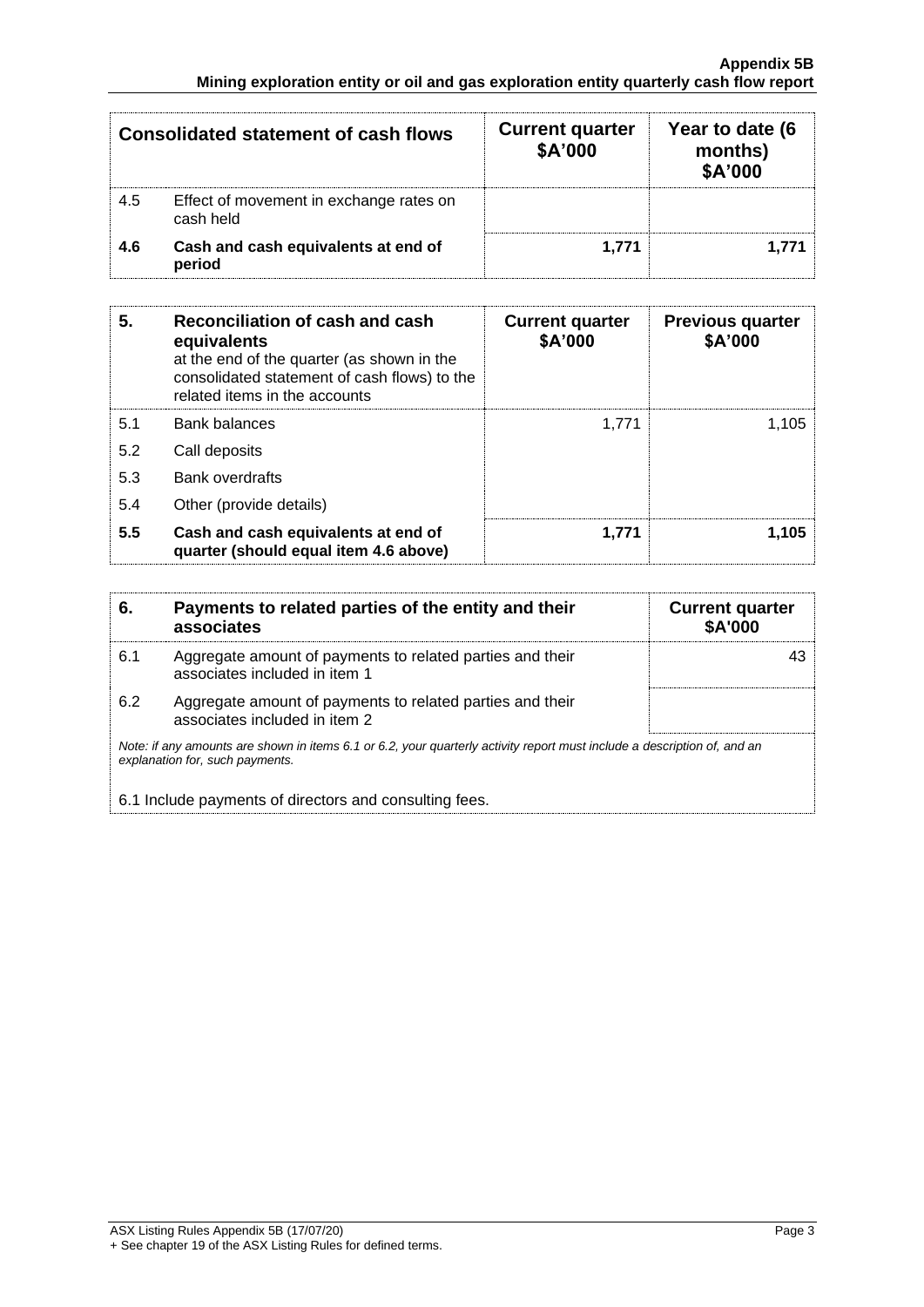| 7.  | <b>Financing facilities</b><br>Note: the term "facility' includes all forms of financing<br>arrangements available to the entity.<br>Add notes as necessary for an understanding of the<br>sources of finance available to the entity.                                                                                                               | <b>Total facility</b><br>amount at quarter<br>end<br>\$A'000 | Amount drawn at<br>quarter end<br>\$A'000 |
|-----|------------------------------------------------------------------------------------------------------------------------------------------------------------------------------------------------------------------------------------------------------------------------------------------------------------------------------------------------------|--------------------------------------------------------------|-------------------------------------------|
| 7.1 | Loan facilities                                                                                                                                                                                                                                                                                                                                      |                                                              |                                           |
| 7.2 | Credit standby arrangements                                                                                                                                                                                                                                                                                                                          |                                                              |                                           |
| 7.3 | Other (please specify)                                                                                                                                                                                                                                                                                                                               |                                                              |                                           |
| 7.4 | <b>Total financing facilities</b>                                                                                                                                                                                                                                                                                                                    |                                                              |                                           |
| 7.5 | Unused financing facilities available at quarter end                                                                                                                                                                                                                                                                                                 |                                                              |                                           |
| 7.6 | Include in the box below a description of each facility above, including the lender, interest<br>rate, maturity date and whether it is secured or unsecured. If any additional financing<br>facilities have been entered into or are proposed to be entered into after quarter end,<br>include a note providing details of those facilities as well. |                                                              |                                           |
|     |                                                                                                                                                                                                                                                                                                                                                      |                                                              |                                           |

| 8.                                                                                                                                                                                                                                                                                                                                                                                                                                                                       | Estimated cash available for future operating activities                                                                                                                                                                                                                                                                                                         | \$A'000  |
|--------------------------------------------------------------------------------------------------------------------------------------------------------------------------------------------------------------------------------------------------------------------------------------------------------------------------------------------------------------------------------------------------------------------------------------------------------------------------|------------------------------------------------------------------------------------------------------------------------------------------------------------------------------------------------------------------------------------------------------------------------------------------------------------------------------------------------------------------|----------|
| 8.1                                                                                                                                                                                                                                                                                                                                                                                                                                                                      | Net cash from / (used in) operating activities (item 1.9)                                                                                                                                                                                                                                                                                                        | (394)    |
| 8.2                                                                                                                                                                                                                                                                                                                                                                                                                                                                      | (Payments for exploration & evaluation classified as investing<br>activities) (item 2.1(d))                                                                                                                                                                                                                                                                      | (770)    |
| 8.3                                                                                                                                                                                                                                                                                                                                                                                                                                                                      | Total relevant outgoings (item $8.1 +$ item $8.2$ )                                                                                                                                                                                                                                                                                                              | (1, 164) |
| 8.4                                                                                                                                                                                                                                                                                                                                                                                                                                                                      | Cash and cash equivalents at quarter end (item 4.6)                                                                                                                                                                                                                                                                                                              | 1,771    |
| 8.5                                                                                                                                                                                                                                                                                                                                                                                                                                                                      | Unused finance facilities available at quarter end (item 7.5)                                                                                                                                                                                                                                                                                                    |          |
| 8.6                                                                                                                                                                                                                                                                                                                                                                                                                                                                      | Total available funding (item $8.4 +$ item $8.5$ )                                                                                                                                                                                                                                                                                                               | 1,771    |
| 8.7                                                                                                                                                                                                                                                                                                                                                                                                                                                                      | Estimated quarters of funding available (item 8.6 divided by<br>item 8.3)                                                                                                                                                                                                                                                                                        | 1.52     |
|                                                                                                                                                                                                                                                                                                                                                                                                                                                                          | Note: if the entity has reported positive relevant outgoings (ie a net cash inflow) in item 8.3, answer item 8.7 as "N/A".<br>Otherwise, a figure for the estimated quarters of funding available must be included in item 8.7.                                                                                                                                  |          |
| 8.8                                                                                                                                                                                                                                                                                                                                                                                                                                                                      | If item 8.7 is less than 2 quarters, please provide answers to the following questions:                                                                                                                                                                                                                                                                          |          |
|                                                                                                                                                                                                                                                                                                                                                                                                                                                                          | 8.8.1<br>Does the entity expect that it will continue to have the current level of net operating<br>cash flows for the time being and, if not, why not?                                                                                                                                                                                                          |          |
| Answer: Expenditure associated with commencement of Phase 1 production activities<br>created a one-off expenditure which was not matched by revenues. This will not be<br>repeated in the coming quarters when revenue is anticapated<br>8.8.2<br>Has the entity taken any steps, or does it propose to take any steps, to raise further<br>cash to fund its operations and, if so, what are those steps and how likely does it<br>believe that they will be successful? |                                                                                                                                                                                                                                                                                                                                                                  |          |
|                                                                                                                                                                                                                                                                                                                                                                                                                                                                          |                                                                                                                                                                                                                                                                                                                                                                  |          |
|                                                                                                                                                                                                                                                                                                                                                                                                                                                                          | Since the end of the last quarter the Company has raised a further \$172,000 in debt.<br>8.8.3<br>Does the entity expect to be able to continue its operations and to meet its business<br>objectives and, if so, on what basis?<br>Answer: Yes<br>Note: where item 8.7 is less than 2 quarters, all of questions 8.8.1, 8.8.2 and 8.8.3 above must be answered. |          |
|                                                                                                                                                                                                                                                                                                                                                                                                                                                                          |                                                                                                                                                                                                                                                                                                                                                                  |          |
|                                                                                                                                                                                                                                                                                                                                                                                                                                                                          |                                                                                                                                                                                                                                                                                                                                                                  |          |
|                                                                                                                                                                                                                                                                                                                                                                                                                                                                          |                                                                                                                                                                                                                                                                                                                                                                  |          |